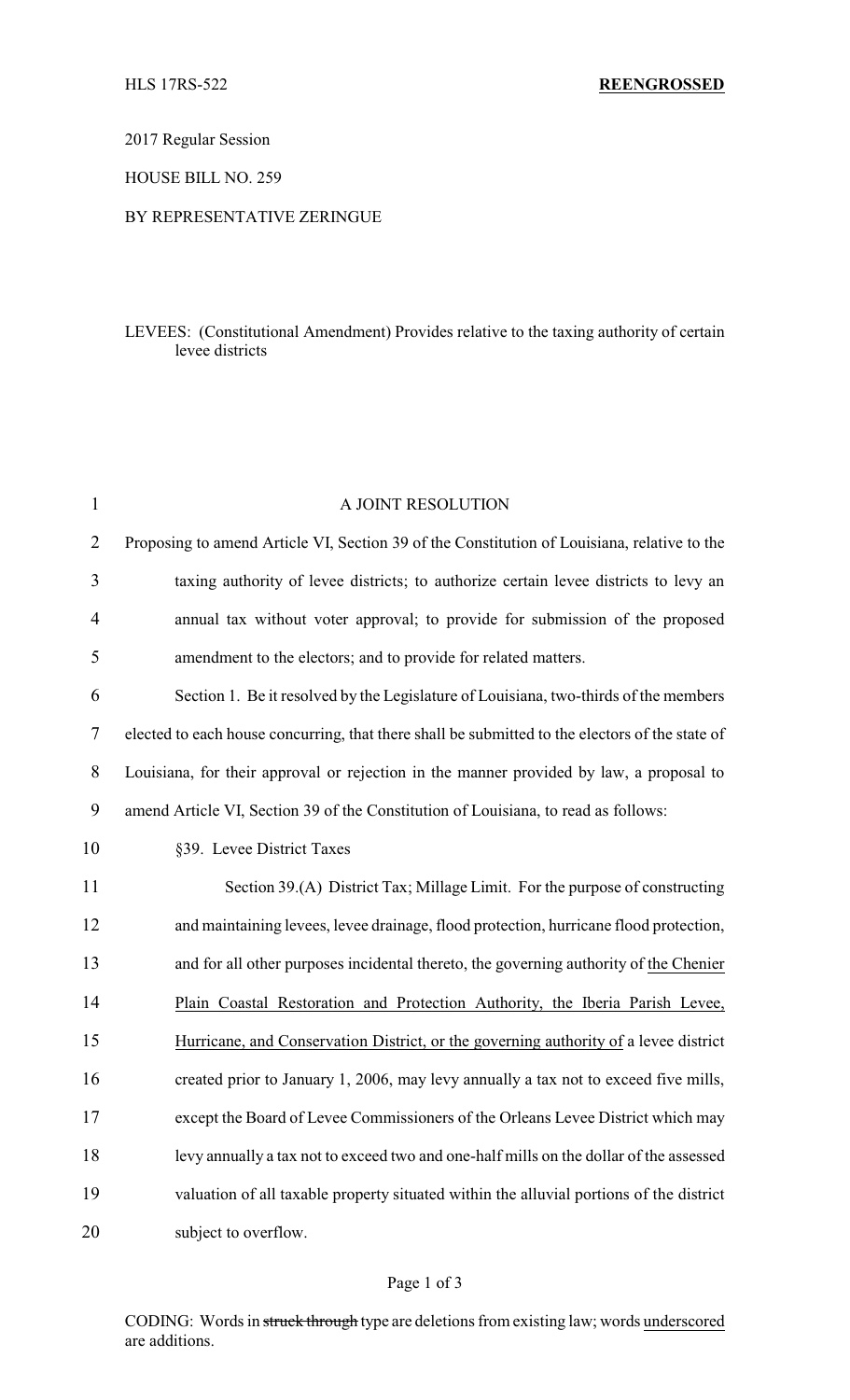(B) Millage Increase. If the necessity to raise additional funds arises in any 2 levee district created prior to January 1, 2006, to which Paragraph (A) of this Section is applicable, for any purpose set forth in Paragraph (A) of this Section, or for any other purpose related to its authorized powers and functions as specified by law, the tax may be increased. However, the necessity and the rate of the increase shall be submitted to the electors of the district, and the tax increase shall take effect only if approved by a majority of the electors voting thereon in an election held for that purpose.

9 (C) Districts Created After January 1, 2006 to which Paragraph (A) of this Section is not applicable. For any purpose set forth in Paragraph (A) of this Section, 11 the governing authority of a levee district created after January 1, 2006 to which 12 Paragraph (A) of this Section is not applicable, may annually levy a tax on all property not exempt from taxation situated within the alluvial portions of the district subject to overflow. However, such a district shall not levy such a tax nor increase the rate of such a tax unless the levy or the increase is approved by a majority of the electors of the district who vote in an election held for that purpose. If the district is comprised of territory in more than one parish, approval by a majority of the electors who vote in each parish comprising the district is also required for any such levy or increase.

 Section 2. Be it further resolved that this proposed amendment shall be submitted to the electors of the state of Louisiana at the statewide election to be held on October 14, 2017.

 Section 3. Be it further resolved that on the official ballot to be used at the election, there shall be printed a proposition, upon which the electors of the state shall be permitted to vote YES or NO, to amend the Constitution of Louisiana, which proposition shall read as follows:

 Do you support an amendment that adds the governing authority of the Chenier Plain Coastal Restoration and Protection Authority, and the Iberia Parish Levee, Hurricane, and Conservation District, to the existing levee

CODING: Words in struck through type are deletions from existing law; words underscored are additions.